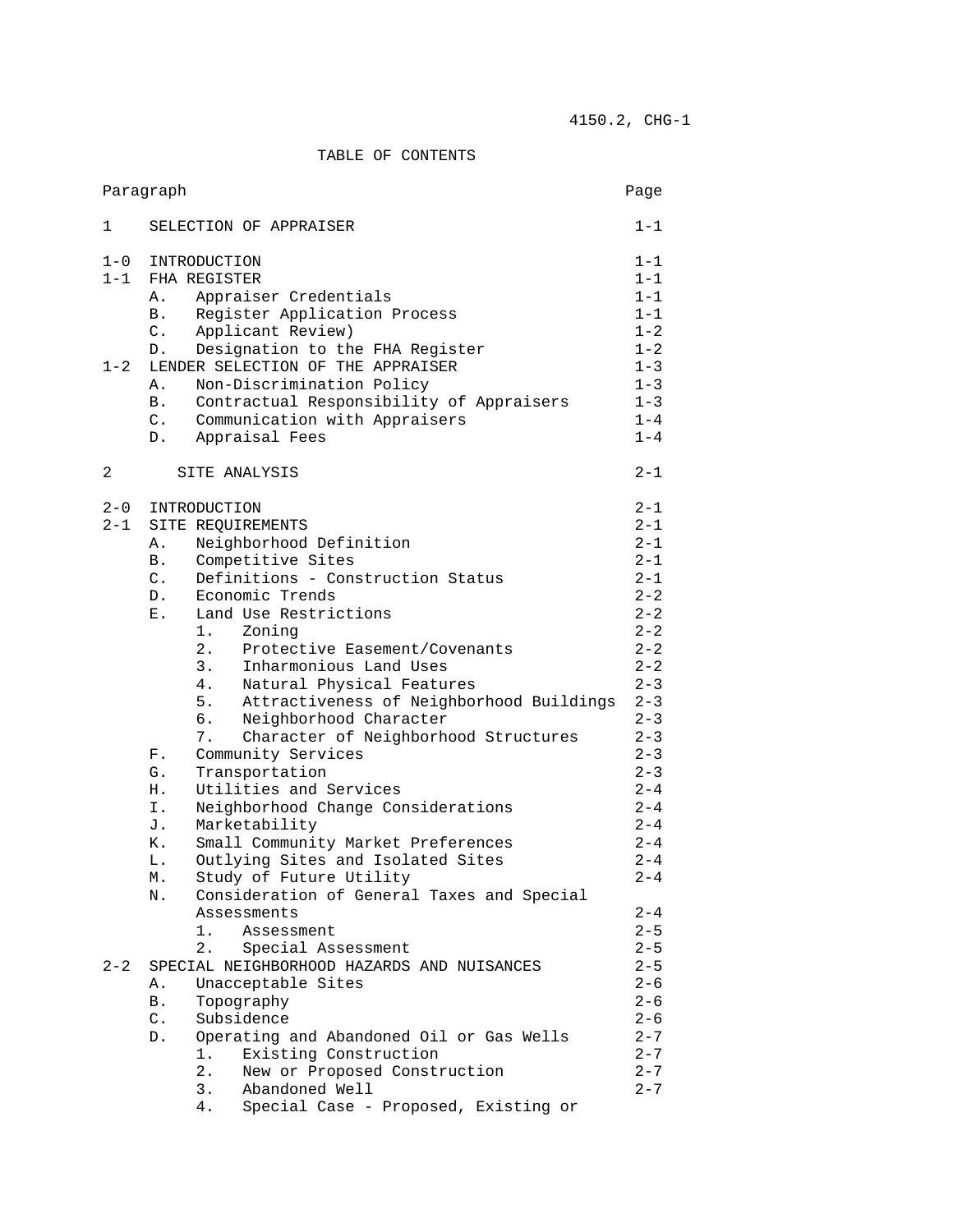|                    | Ε.<br>F.<br>G.<br>Н.<br>Ι.              | 1.<br>2.                                              | Abandoned Wells<br>Slush Pits<br>Heavy Traffic<br>Airport Noise and Hazards<br>Special Airport Hazards<br>New and Proposed Construction<br>Existing Construction<br>Proximity to High Pressure Gas<br>i                                                                                                                                                                                                                                                                                                                                          | $2 - 8$<br>$2 - 8$<br>$2 - 8$<br>$2 - 9$<br>$2 - 9$<br>$2 - 9$<br>$2 - 9$<br>$2 - 10$<br>6/99                                                                                      |         |
|--------------------|-----------------------------------------|-------------------------------------------------------|--------------------------------------------------------------------------------------------------------------------------------------------------------------------------------------------------------------------------------------------------------------------------------------------------------------------------------------------------------------------------------------------------------------------------------------------------------------------------------------------------------------------------------------------------|------------------------------------------------------------------------------------------------------------------------------------------------------------------------------------|---------|
|                    | 4150.2, CHG-1                           |                                                       |                                                                                                                                                                                                                                                                                                                                                                                                                                                                                                                                                  |                                                                                                                                                                                    |         |
|                    | J.<br>K.<br>$L_{\bullet}$ .<br>М.       | 1.<br>2.<br>3.                                        | Overhead High-voltage Transmission Lines<br>Smoke, Fumes, Offensive Noises and Odors<br>Flood Hazard Areas<br>New and Proposed Construction<br>Existing Construction<br>Condominium<br>Stationary Storage Tanks                                                                                                                                                                                                                                                                                                                                  | $2 - 10$<br>$2 - 10$<br>$2 - 11$<br>$2 - 11$<br>$2 - 12$<br>$2 - 12$<br>$2 - 12$                                                                                                   |         |
| 3                  |                                         |                                                       | PROPERTY ANALYSIS                                                                                                                                                                                                                                                                                                                                                                                                                                                                                                                                | $3 - 1$                                                                                                                                                                            |         |
| $3 - 0$<br>$3 - 2$ | Α.<br>B.<br>C.<br>D.<br>$E_{\rm{1}}$    | INTRODUCTION                                          | 3-1 APPRAISAL REQUIREMENTS<br>ANALYSIS OF SITE<br>Topography<br>Suitability of Soil<br>Off-Site Improvements<br>Easements, Restrictions or Encroachments<br>Encroachments                                                                                                                                                                                                                                                                                                                                                                        | $3 - 1$<br>$3 - 1$<br>$3 - 1$<br>$3 - 2$<br>$3 - 2$<br>$3 - 2$<br>$3 - 2$<br>$3 - 2$                                                                                               |         |
| $3 - 3$            | Α.<br><b>B</b> .<br>$C_{\bullet}$<br>D. | Design                                                | ANALYSIS OF PHYSICAL IMPROVEMENTS<br>Gross Living Area<br>Basement Bedrooms, Basement Apartments<br>Conformity of Property to Neighborhood                                                                                                                                                                                                                                                                                                                                                                                                       | $3 - 3$<br>$3 - 3$<br>$3 - 3$<br>$3 - 3$<br>$3 - 4$                                                                                                                                |         |
| $3 - 4$            | Α.<br>B.<br>C.                          |                                                       | REMAINING ECONOMIC LIFE OF BUILDING IMPROVEMENTS<br>Economic Life vs. Physical Life<br>Estimation of Remaining Economic Life<br>End of Useful Life of Building Improvements                                                                                                                                                                                                                                                                                                                                                                      | $3 - 5$<br>$3 - 5$<br>$3 - 5$<br>$3 - 6$                                                                                                                                           |         |
| $3 - 5$<br>$3 - 6$ | Α.                                      | 1.<br>$2$ .<br>3.<br>4.<br>5.<br>б.<br>7.<br>8.<br>9. | CODE ENFORCEMENT FOR EXISTING PROPERTIES<br>GENERAL ACCEPTABILITY CRITERIA FOR FHA-INSURED MORTGAGES<br>General Acceptability Criteria<br>Subject Property<br>Hazards<br>Soil Contamination<br>Septic and Sewage<br>а.<br>Other Soil Contaminants<br>b.<br>Underground Storage Tanks<br>$\mathsf{C}$ .<br>Drainage<br>Water Supply And Sewage Systems<br>Individual Water Supply and Sewage<br>a.<br>Disposal Systems<br>Unacceptable Conditions<br>b.<br>Wood Structural Components: Termites<br>Streets<br>Defective Conditions<br>Ventilation | $3 - 6$<br>$3 - 7$<br>$3 - 7$<br>$3 - 7$<br>$3 - 8$<br>$3 - 8$<br>$3 - 9$<br>$3 - 9$<br>$3 - 9$<br>$3 - 9$<br>$3 - 10$<br>$3 - 10$<br>$3 - 11$<br>$3 - 12$<br>$3 - 12$<br>$3 - 13$ | $3 - 6$ |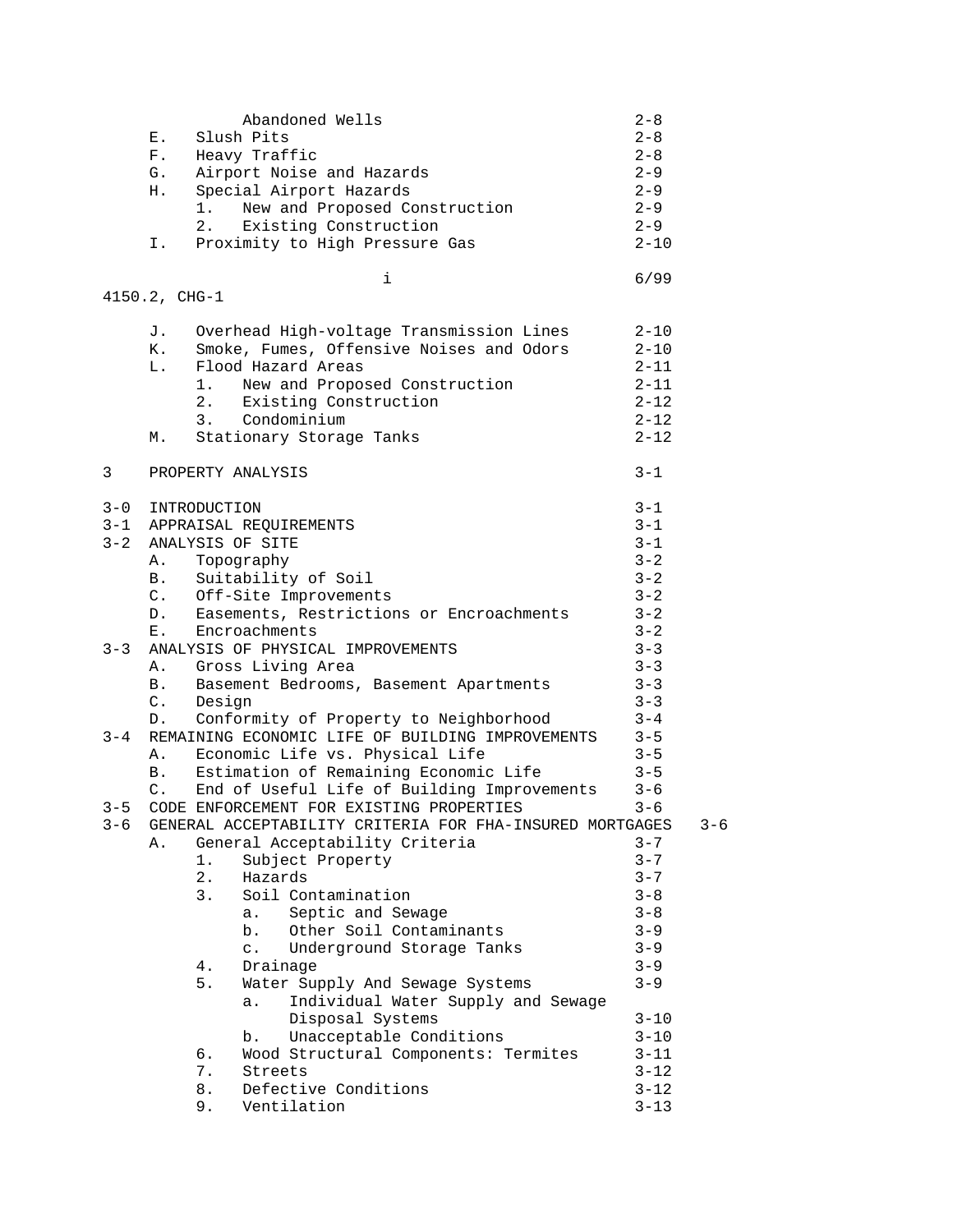|    |     | 10. Foundations                          | $3 - 13$ |
|----|-----|------------------------------------------|----------|
|    |     | 11. Crawl Space                          | $3 - 13$ |
|    | 12. | Roof                                     | $3 - 14$ |
|    |     | 13. Mechanical Systems                   | $3 - 14$ |
|    | 14. | Heating                                  | $3 - 14$ |
|    |     | 15. Electricity                          | $3 - 15$ |
|    |     | 16. Other Health And Safety Deficiencies | $3 - 15$ |
|    |     | 17. Lead-Based Paint And Other Hazards   | $3 - 15$ |
| В. |     | Other Criteria                           | $3 - 16$ |
|    | 1.  | Party Or Lot Line Wall                   | $3 - 16$ |
|    |     | 2. Service And Facilities                | $3 - 16$ |

| 6/99 |  |
|------|--|
|------|--|

4150.2

| 5. Water Supply And Sewage Systems<br>a. Individual Water Supply and Sewage Disposal                                                                                                                                                                                                                                                                                                                                                                                     | $3 - 9$                                                                                                                                                                          |
|--------------------------------------------------------------------------------------------------------------------------------------------------------------------------------------------------------------------------------------------------------------------------------------------------------------------------------------------------------------------------------------------------------------------------------------------------------------------------|----------------------------------------------------------------------------------------------------------------------------------------------------------------------------------|
| $3 - 10$<br>Systems<br>b. Unacceptable Conditions<br>6. Wood Structural Components: Termites<br>7. Streets<br>$3 - 12$                                                                                                                                                                                                                                                                                                                                                   | $3 - 10$<br>$3 - 11$                                                                                                                                                             |
| 8. Defective Conditions<br>9. Ventilation<br>10. Foundations<br>11. Crawl Space<br>12. Roof<br>$3 - 14$                                                                                                                                                                                                                                                                                                                                                                  | $3 - 12$<br>$3 - 13$<br>$3 - 13$<br>$3 - 13$                                                                                                                                     |
| 13. Mechanical Systems<br>14. Heating<br>15. Electricity<br>16. Other Health And Safety Deficiencies<br>17. Lead-Based Paint And Other Hazards<br>B. Other Criteria<br>1. Party Or Lot Line Wall<br>2. Service And Facilities<br>3. Non-Residential Use Design Limitations<br>4. Access Onto Property<br>5. Space Requirements<br>6. Bedroom Egress<br>7. Energy Efficiency<br>C. Conditions Not Requiring Repairs<br>D. REPAIR CONDITIONS FOR NEW/PROPOSED CONSTRUCTION | $3 - 14$<br>$3 - 14$<br>$3 - 15$<br>$3 - 15$<br>$3 - 15$<br>$3 - 16$<br>$3 - 16$<br>$3 - 16$<br>$3 - 17$<br>$3 - 17$<br>$3 - 17$<br>$3 - 17$<br>$3 - 17$<br>$3 - 17$<br>$3 - 18$ |
| 4 THE VALUATION PROCESS                                                                                                                                                                                                                                                                                                                                                                                                                                                  | $4 - 1$                                                                                                                                                                          |
| 4-0 INTRODUCTION<br>4-1 MARKET VALUE ESTIMATES<br>A. Definition of Market Value<br>B. Property Rights Appraised<br>C. Purpose<br>$4 - 2$                                                                                                                                                                                                                                                                                                                                 | $4 - 1$<br>$4 - 1$<br>$4 - 1$<br>$4 - 2$                                                                                                                                         |
| D. Intended Use of Appraisal/Function<br>E. Use of the Appraisal<br>F. Effective Date of Value<br>G. Scope                                                                                                                                                                                                                                                                                                                                                               | $4 - 3$<br>$4 - 3$<br>$4 - 3$                                                                                                                                                    |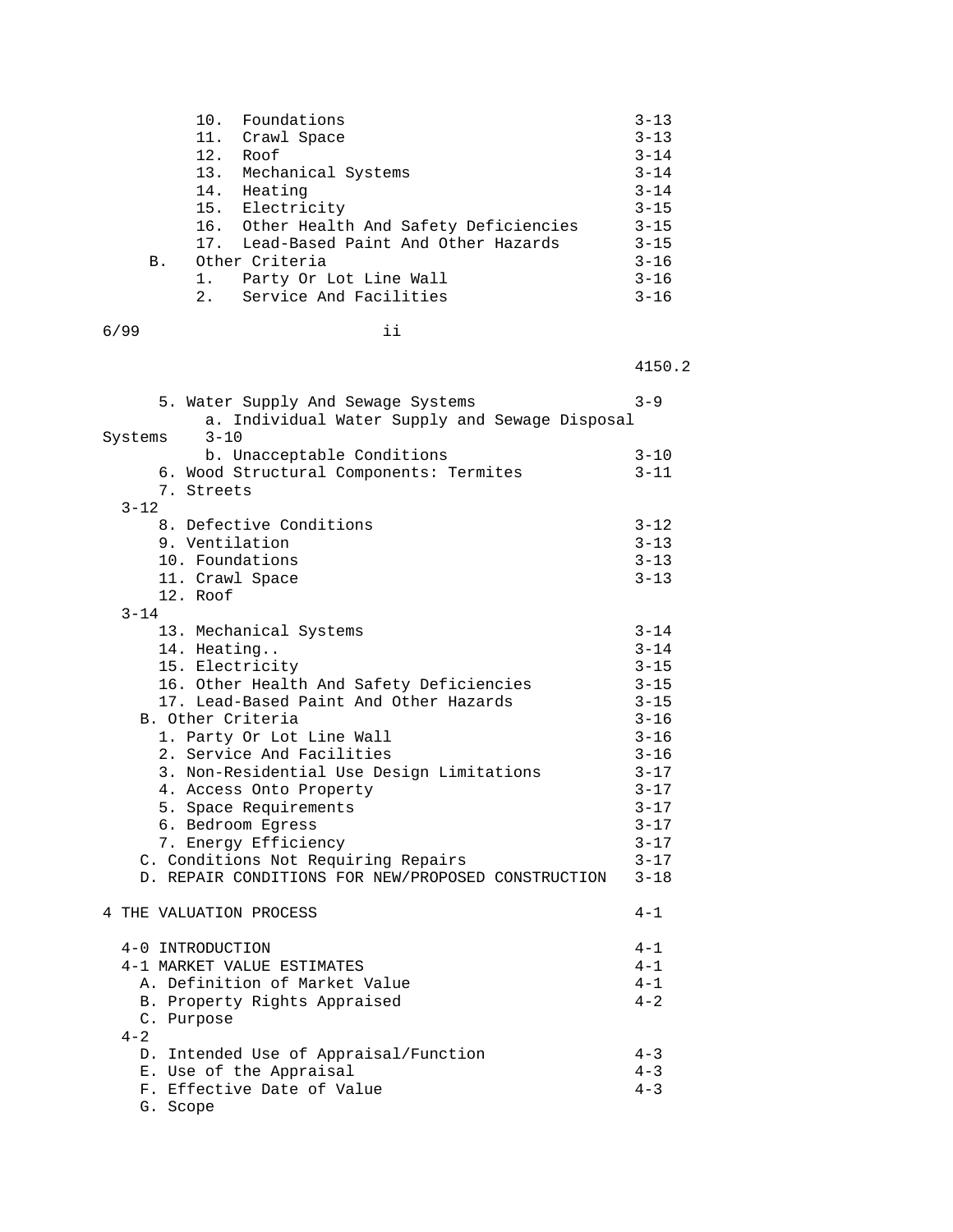| $4 - 3$                                                |          |         |
|--------------------------------------------------------|----------|---------|
| H. Special Limiting Conditions and Assumptions         | $4 - 3$  |         |
| 4-2 HUD/FHA REQUIREMENTS                               | $4 - 3$  |         |
| 4-3 NEW AND PROPOSED CONSTRUCTION REQUIREMENTS         | $4 - 4$  |         |
| A. New Construction                                    | $4 - 4$  |         |
|                                                        | $4 - 4$  |         |
| B. Proposed Construction                               |          |         |
| 4-4 UNIQUE PROPERTY APPRAISALS                         | $4 - 5$  |         |
| 4-5 COST APPROACH                                      | $4 - 5$  |         |
| A. Cost Approach Methodology                           | $4 - 6$  |         |
| 1. Land Value Estimate                                 | $4 - 6$  |         |
| 2. Excess Land                                         | $4 - 6$  |         |
|                                                        |          |         |
| iii                                                    |          |         |
|                                                        | 4150.2   |         |
|                                                        |          |         |
| 3. Sales Comparison Approach For Land Value            | $4 - 6$  |         |
| 4. Alsite                                              |          |         |
| $4 - 6$                                                |          |         |
|                                                        |          |         |
| 5. Extraction                                          |          |         |
| $4 - 7$                                                |          |         |
| B. Improvement Cost Estimate                           | $4 - 7$  |         |
| C. Typical Replacement Cost                            | $4 - 7$  |         |
| D. Unusual and Non-Typical Costs                       | $4 - 7$  |         |
| E. Recommended Methodologies                           | $4 - 7$  |         |
| F. Remaining Economic Life                             | $4 - 8$  |         |
| 4-6 SALES COMPARISON APPROACH                          | $4 - 8$  |         |
|                                                        | $4 - 8$  |         |
| A. Data Requirements                                   |          |         |
| 1. Sales Data vs. Comparable Sale                      | $4 - 8$  |         |
| 2. Selection of Comparable Sales for Analysis          | $4 - 8$  |         |
| 3. Excluded Sales Transactions                         | $4 - 9$  |         |
| 4. Current Offerings and Listings Analysis             | $4 - 9$  |         |
| 5. Sales in Escrow                                     | $4 - 9$  |         |
| 6. Distressed Sales                                    | $4 - 9$  |         |
| 7. Resite Sales                                        | $4 - 9$  |         |
| 8. Confirmation of Sales and Transaction Information   |          |         |
| $4 - 10$                                               |          |         |
|                                                        |          |         |
| B. Adjustment Process                                  | $4 - 10$ |         |
| 1. Support for Adjustments                             | $4 - 12$ |         |
| 2. Explanation of Adjustments                          | $4 - 12$ |         |
| 3. Reconciliation of Adjusted Sale Prices              | $4 - 12$ |         |
| 4-7 INCOME APPROACH                                    | $4 - 12$ |         |
| A. Data Requirements                                   | $4 - 13$ |         |
| 1. Confirmation Of Leases And Transaction Information  |          |         |
| $4 - 13$                                               |          |         |
| 2. Adjustment Process                                  | $4 - 13$ |         |
|                                                        |          |         |
| 3. The Income Projection                               | $4 - 13$ |         |
| B. Development of Rates                                | $4 - 14$ |         |
| 4-8 FINAL RECONCILIATION                               | $4 - 14$ |         |
| 4-9 RECONSIDERATION OF APPRAISED VALUE                 | $4 - 14$ |         |
|                                                        |          |         |
| 5 REPORTING THE APPRAISAL                              | $5 - 1$  |         |
|                                                        |          |         |
| 5-0 INTRODUCTION                                       | $5 - 1$  |         |
| 5-1 REPORTING THE APPRAISAL                            |          | $5 - 1$ |
| A. Part 1: Uniform Residential Appraisal Report (URAR) |          | $5 - 1$ |
| 1. Departure from HUD Requirements                     | $5 - 1$  |         |
| 2. Certification                                       | $5 - 1$  |         |
|                                                        |          |         |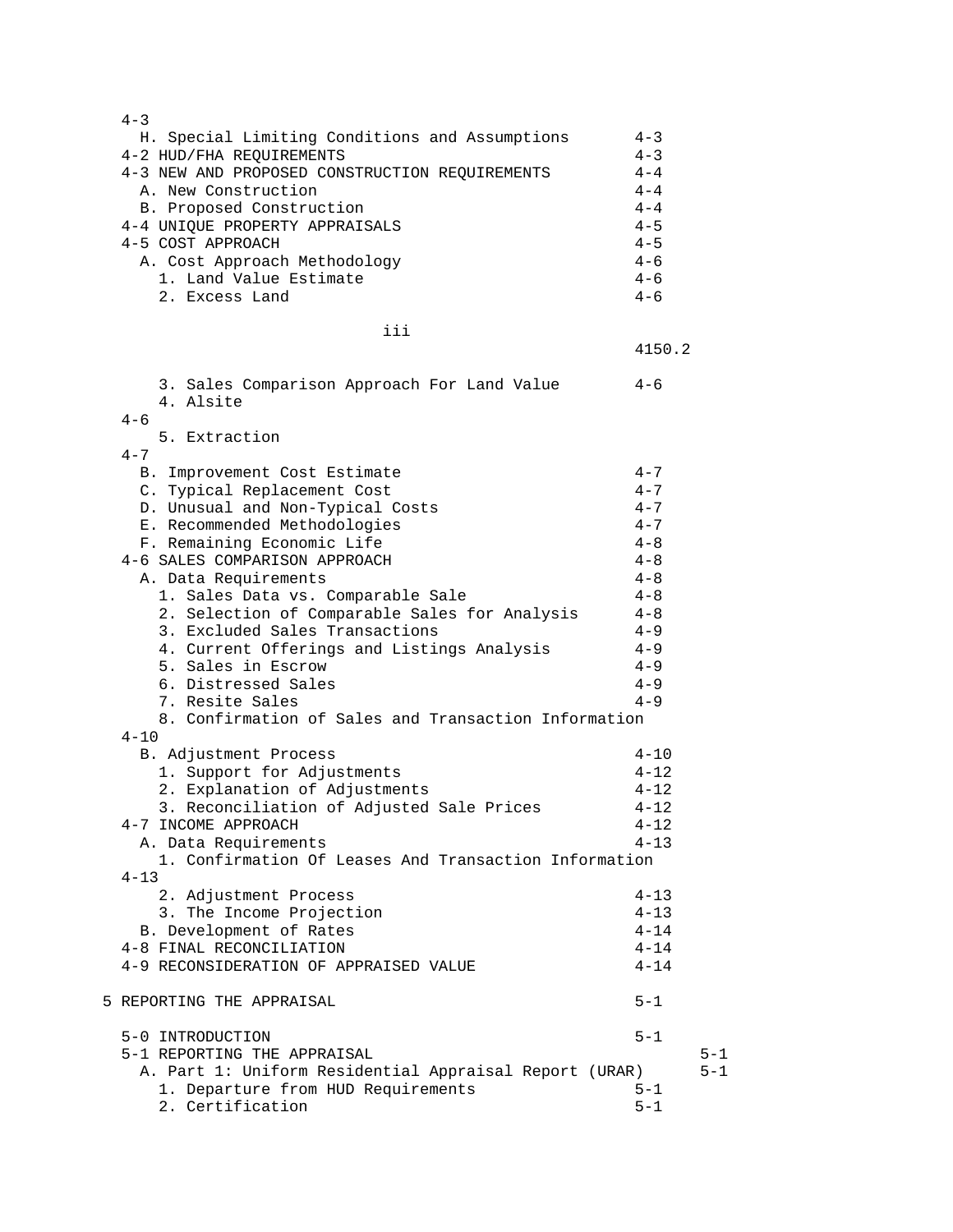| 3. Statement of Limiting Conditions  | $5 - 2$ |
|--------------------------------------|---------|
| B. Part 2: Valuation Conditions Form | $5 - 2$ |
| C. Part 1: Homebuyer Summary         | $5 - 4$ |
| 5-2 ACCESS TO FORMS                  | $5 - 4$ |
| 5-3 RECORD KEEPING                   | $5 - 4$ |
| A. Minimum Term for Record Keeping   | $5 - 4$ |
| B. Documentation File Requirements   | $5 - 4$ |
| C. Sample Documentation File         | $5 - 5$ |
|                                      |         |

iv

4150.2, CHG-1

| 8-0                                                | DEFINITION                                                                                         | $8 - 1$            |
|----------------------------------------------------|----------------------------------------------------------------------------------------------------|--------------------|
| $8 - 3$                                            | 8-1 PROPERTY STANDARDS FOR TITLE II MORTGAGE INSURANCE<br>8-2 PROPERTY DESCRIPTION                 | $8 - 1$<br>$8 - 2$ |
|                                                    | APPRAISER QUALIFICATIONS FOR MANUFACTURED HOMES                                                    |                    |
|                                                    | CLASSIFIED AS PERSONAL PROPERTY                                                                    | $8 - 2$            |
| $8 - 4$                                            | MANUFACTURED HOME LOT APPRAISALS                                                                   | $8 - 3$            |
|                                                    | A. Manufactured Home Lot Sites                                                                     | $8 - 3$            |
|                                                    | B. How to Perform a Manufactured Home Lot Appraisal8-3                                             |                    |
| 9                                                  | PLANNED UNIT DEVELOPMENTS AND CONDOMINIUMS                                                         | $9 - 1$            |
|                                                    | 9-0 PLANNED UNIT DEVELOPMENT (PUD)                                                                 | $9 - 1$            |
|                                                    | Approach To Value<br>Α.                                                                            | $9 - 1$            |
|                                                    | Estimate of Market Price<br><b>B</b> .                                                             | $9 - 1$            |
|                                                    | 9-1 CONDOMINIUMS                                                                                   | $9 - 2$            |
|                                                    | A. Definitions                                                                                     | $9 - 2$            |
|                                                    | B. Approach to Value                                                                               | $9 - 3$            |
|                                                    | 1. Sales Comparison Approach                                                                       | $9 - 3$            |
| APPENDIX A: VALUATION OF OTHER PROPERTIES<br>$A-1$ |                                                                                                    |                    |
|                                                    | A-1 REAL ESTATE OWNED (REO)                                                                        | $A-1$              |
|                                                    | A-2 APPRAISAL OF SINGLE FAMILY HOMES ON NATIVE AMERICAN LANDS                                      | $A - 4$            |
|                                                    | APPENDIX B: SPECIAL PROGRAMS                                                                       | $B-1$              |
| $B-2$                                              | B-1 203(K) REHABILITATION HOME MORTGAGE INSURANCE<br>SECTION 255: HOME EQUITY CONVERSION MORTGAGES | $B-1$              |
|                                                    | (REVERSE MORTGAGES)                                                                                | $B-3$              |
|                                                    | $B-3$ SECTION 223(E)                                                                               | $B-3$              |
|                                                    | B4 TITLE I PROPERTY IMPROVEMENT AND MANUFACTURED                                                   |                    |
|                                                    | HOME LOAN PROGRAM                                                                                  | $B-4$              |
|                                                    | B-5 SOLAR ENERGY                                                                                   | $B-4$              |
|                                                    | APPENDIX C: VALUATION REFERENCES                                                                   | $C-1$              |
|                                                    | C-1 RULES OF ROUNDING                                                                              | $C-1$              |
|                                                    | C-2 THE VALUATION PROCESS                                                                          | $C-3$              |
|                                                    | APPENDIX D: VALUATION PROTOCOL                                                                     | $D-1$              |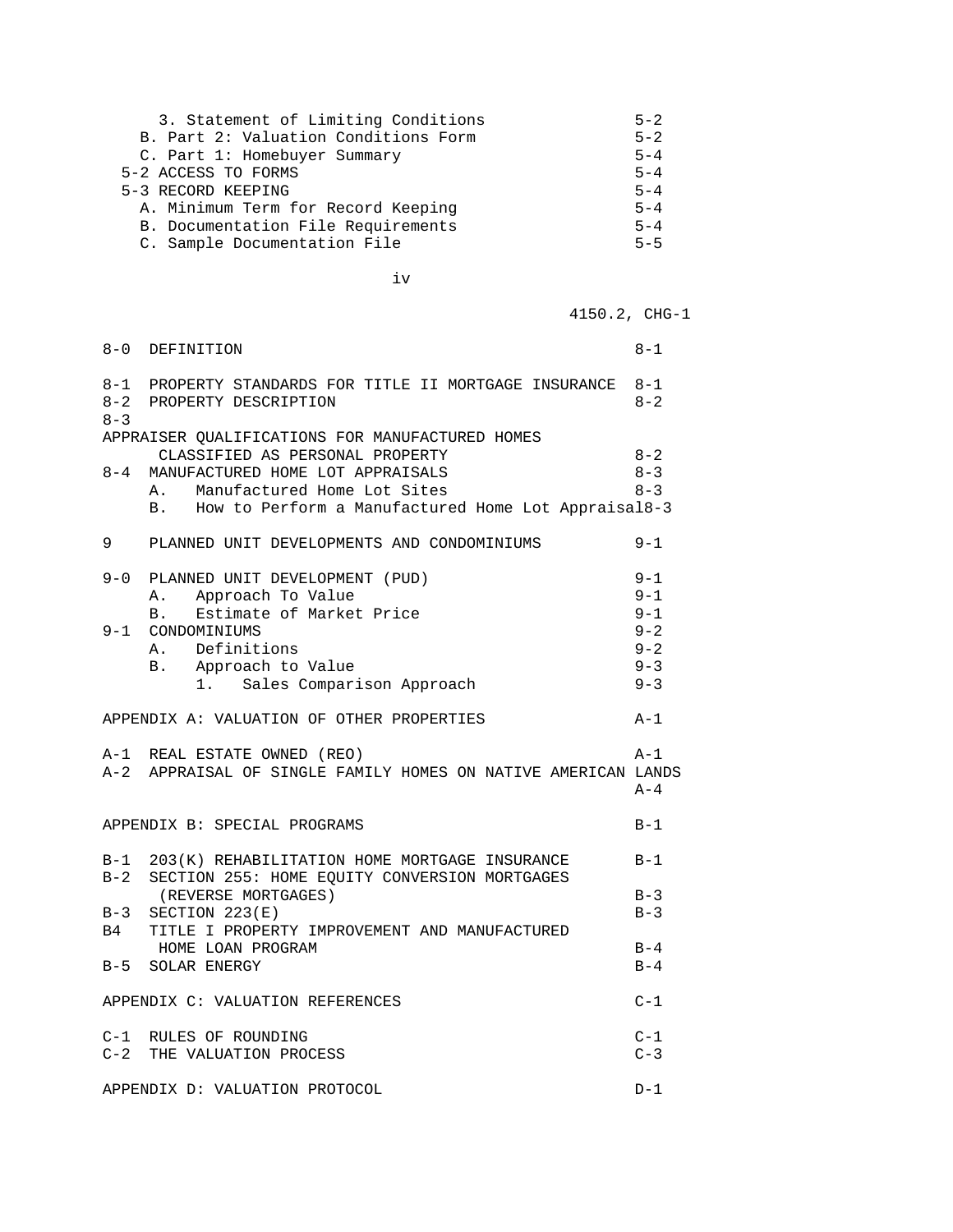| D-1 RESIDENTIAL APPRAISAL REOUIREMENTS | D-1      |
|----------------------------------------|----------|
| D-2 VALUATION CONDITION REOUIREMENTS   | D-22     |
| D-3 HOMEBUYER SUMMARY                  | $D - 34$ |

6/99 v

4150.2 CHG-1

FORMS AND REPORTS REFERENCED IN HANDBOOK 4150.2

| HUD-92005:     | Description of Materials                                                        |
|----------------|---------------------------------------------------------------------------------|
| HUD-92541:     | Builder's Certification                                                         |
| $HUD-92544:$   | Builder's Warranty                                                              |
| $HUD-92563:$   | Roster Appraiser Designation<br>Application (to be updated)                     |
| $HUD - 92802:$ | Application and Request for<br>Manufactured Home Lot and/or<br>Site Preparation |

Homebuyer Summary and Valuation Conditions Form

Marshall and Swift Form 1007

Freddie Mac 704 Form: Second Property Value Analysis and Report

R.S. Means & Company Repair and Modeling Cost Data Book or the Home-Tech Remodeling and Renovation Cost Estimator

Use of Materials Bulletin No. 100, Subject: HUD Building Product Standards & Certification Program for Solar Water Heating Systems-August 15, 1993

Marshall & Swift Cost Handbook - New & Proposed Construction

Marshall & Swift Guide to Construction Costs

Form FW 68: Land Appraisal Report

Uniform Standards of Professional Appraisal

Permanent Foundation Guide for Manufactured Housing

CABO Model Energy Code, 1992 Ed., Residential Buildings

vi 6/99

FORMS AND REPORTS REFERENCED IN HANDBOOK 4150.2

HUD-92005: Description of Materials

HUD-92541: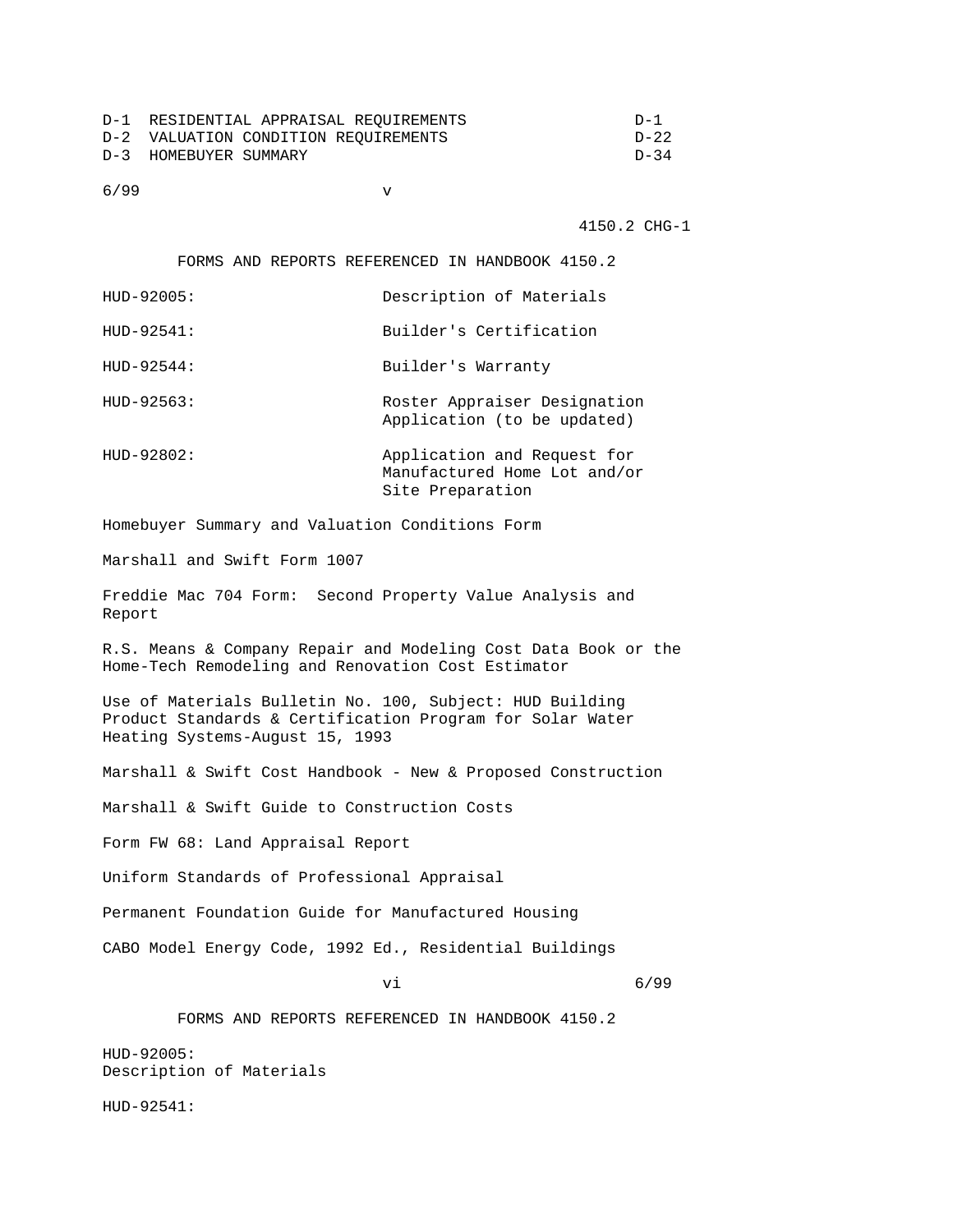Builder's Certification HUD-92544: Builder's Warranty HUD-92563: Roster Appraiser Designation Application (to be updated) HUD-92802: Application and Request for Manufactured Home Lot and/or Site Preparation Homebuyer Summary and Valuation Conditions Form Marshall and Swift Form 1007 Freddie Mac 704 Form: Second Property Value Analysis and Report R.S. Means & Company Repair and Modeling Cost Data Book or the Home-Tech Remodeling and Renovation Cost Estimator Use of Materials Bulletin No. 100, Subject: HUD Building Product Standards & Certification Program for Solar Water Heating Systems-August 15,1993 Marshall & Swift Cost Handbook - New & Proposed Construction Marshall & Swift Guide to Construction Costs Form FW 68: Land Appraisal Report Uniform Standards of Professional Appraisal Permanent Foundation Guide for Manufactured Housing CABO Model Energy Code, 1992 Ed., Residential Buildings vii 4150.2 FOREWORD PURPOSES OF These are the purposes of this Handbook: HANDBOOK o Provide guidance for appraisers on how to appraise existing, proposed and new construction of one- to four-family homes for which mortgages are to be insured by FHA. o Introduce appraisers to the environment of greater accountability associated with recent

HOME BUYER On June 1, 1998, HUD launched the HomeBuyer Protection Plan. The PROTECNON Plan reforms the appraisal process to ensure that home buyers PLAN seeking FHA-insured mortgages receive accurate

HUD reforms.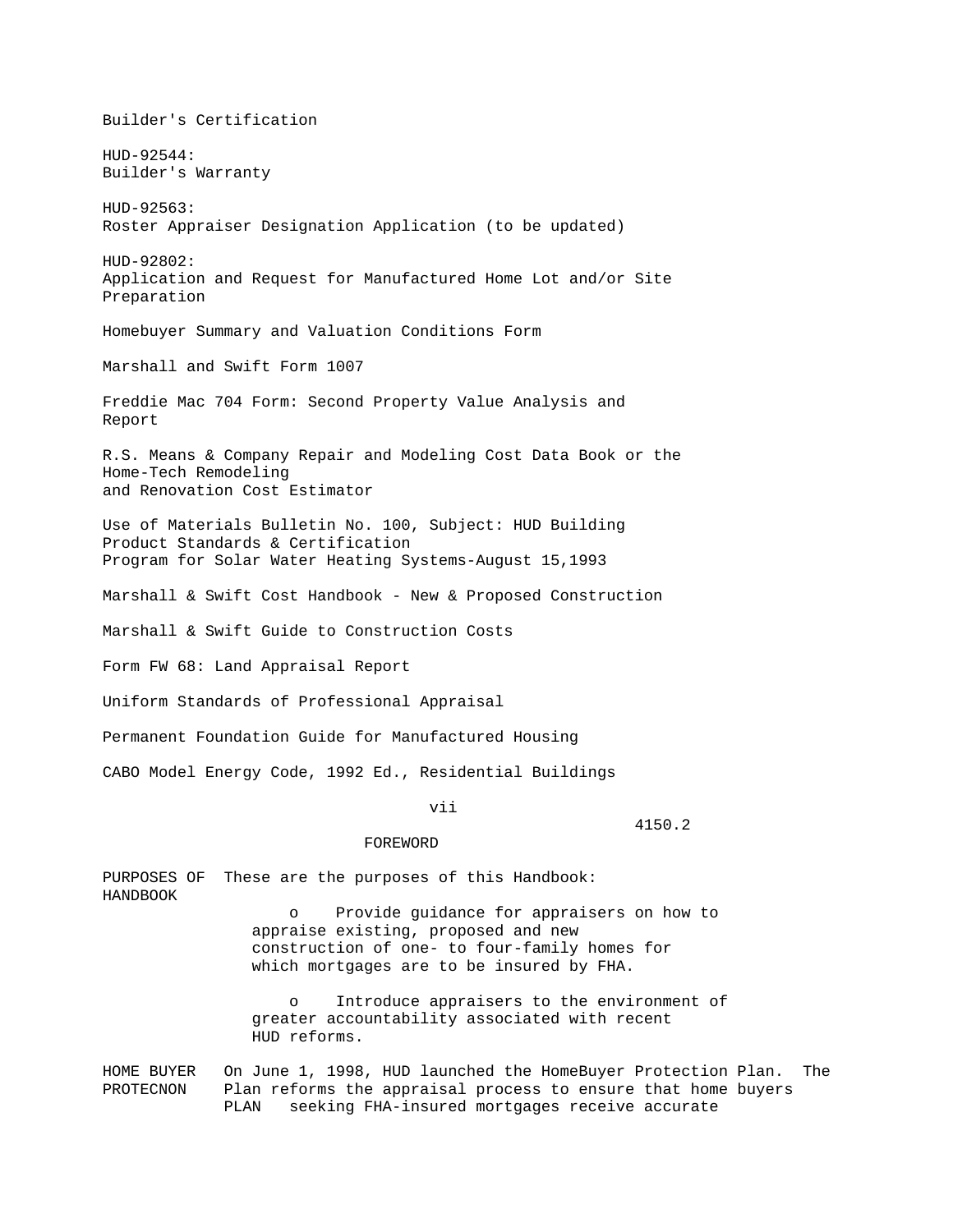and complete appraisals of the homes they seek to purchase. If homebuyers do not receive adequate appraisals, they may have to make extensive repairs to make their homes habitable. As a result of the additional financial burden, they may default on their FHA-insured mortgages. THE NEW HUD As part of the HomeBuyer Protection Plan, HUD has revised the VALUATION Valuation Conditions (VC) Form. This new form: CONDITIONS FORM **EXECUTE:** TORM **PORM o** Requires submission of valuation condition information for all appraisals o Transforms the former VC form into a series of "yes-or-no questions" based on readily observable physical conditions of the subject property o Summarizes the information on the physical condition of the property for the Homebuyer THE Another significant change reflected in this Handbook is the PERFORMANCE introduction of performance measures for appraisers. The MEASUREMENT performance measurement framework is designed to achieve FRAMEWORK improvements in the performance and professionalism of appraisers on the FHA Register. HUD will measure appraiser performance in the following five performance categories: o Appraisal process o Appraisal reporting o Valuation conditions o Maintaining state licensure o Responsiveness to field review viii 4150.2 As part of this new framework, HUD will develop

 statistical indicators to identify poor appraisals and appraisers, and will inform appraisers of its enforcement efforts.

ENFORCEMENT In addition to providing clear sanctions, HUD has enhanced AND SANCTIONS enforcement efforts by creating an Enforcement Center. The Enforcement Center will provide administrative support for the management of the sanction process.

> RESOURCES Questions and comments can be sent electronically to REAC's Internet website at reacone@hud.gov